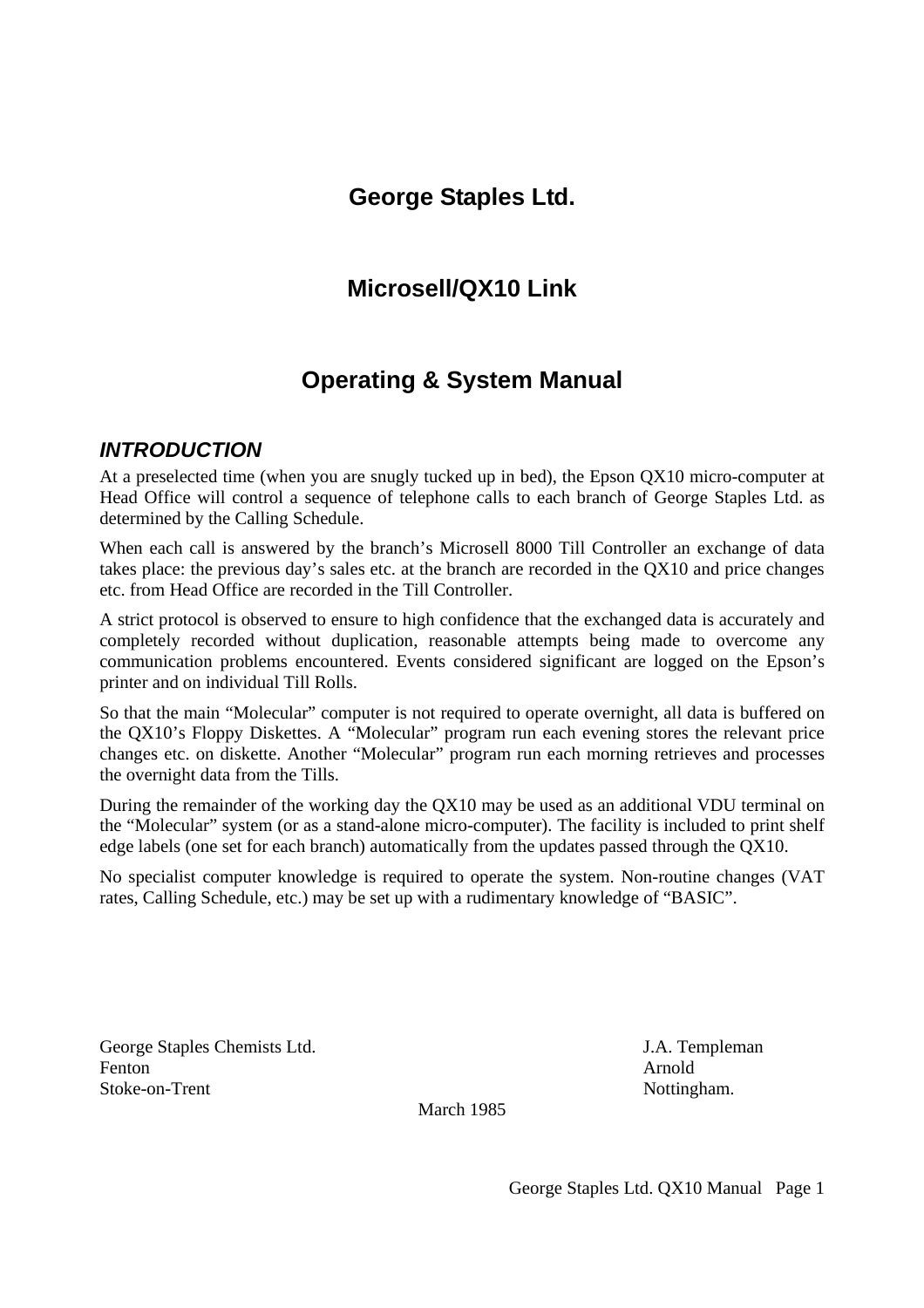#### *Startup.*

The Staples System is started by switching on the QX10 (with printer & modem) with the "Software Diskette" in the left hand drive (Drive A) and the "Spool Diskette" in the right hand drive (Drive B). If the QX10 is already switched on, press the unmarked RESET button about two inches directly below the letter "B" of Drive B.

The "Basic Diskette" is not normally required on-line; it should be kept in a secure place safe from dust, sunlight and other hazards.

*The system assumes the printer is on-line and loaded with paper at all times. Make sure that the paper flow is not obstructed by cables etc.* 

After a few seconds the system identifies itself at the top of the display screen and shows the date and time from the QX10's internal clock and the time at which the alarm is due (i.e. when the QX10 is due to call the branches).

The QX10 keyboard and screen may now be used as an additional terminal to the Molecular system. As the QX10 screen has 25 lines, the top line is used by the system as a Status Line and is not strictly part of the Molecular terminal display area although some Molecular programs may acquire 25 lines by shunting the Status Line off the top of the screen.

#### *Keyboard Layout.*

All the customary Molecular terminal keys have equivalents on the QX10 as follows:

| QX10 Key:         | Molecular Key:                                   |
|-------------------|--------------------------------------------------|
| [Bent LEFT ARROW] | [ENTER+] or [YES]                                |
| [DOWN ARROW]      | [ENTER+] or [YES]                                |
| [UP ARROW]        | [ENTER-] or [NO]                                 |
| [ESC]             | [ESCAPE]                                         |
| [BS]              | [Back Space]                                     |
| [LEFT ARROW]      | [Back Space]                                     |
| [LF]              | <b>[New Line]</b> (within Name & Address fields) |
| [TABLE]           | [COMMAND MODE]                                   |
| [DEL]             | [ERROR Acknowledge] (Programmers' Key)           |
| [RIGHT ARROW]     | <b>[Forward Step]</b> (Programmers' Key)         |
| [HOME]            | [LITERAL MODE] (Programmers' Key)                |
|                   |                                                  |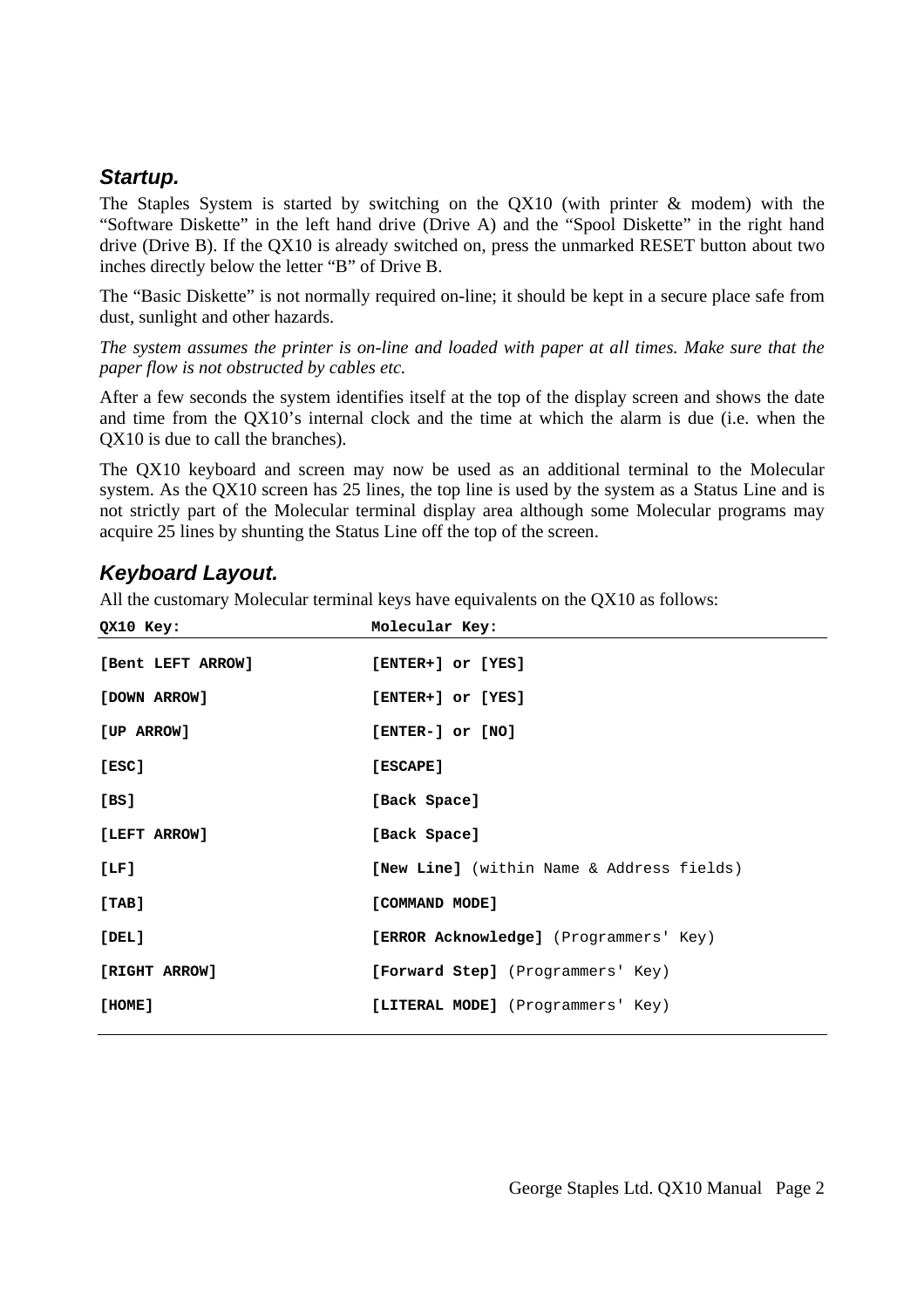The extra "programmable" keys on the top row of the keyboard have been labelled with your most frequently called program names, to save a little typing effort. In addition:

**[SCRN DUMP]** Prints a hard copy of the current screen contents.

**[PAUSE]** or

- **[OPTION]** Interrupts the Staples System to enable the operator to request a special function. The cursor moves into the status line (at top of screen), alongside the prompt "**Option:**". A single option character, as described below, may now be entered (press **[ESC]** if no action is required).
	- **A** Alarm. Triggers the Automatic Call Controller immediately regardless of and without affecting the preset alarm time.
	- **F** Prints the current Calling Schedule and the contents of each Till Update File **TILLx.DAT** in reverse chronological sequence.
	- **L** List Spooled Data. Produces a formatted report on the Epson's printer of all data received overnight from the Microsell Tills which has not yet been passed to the Molecular.
	- **M** Obtain Microsell Software Update. Instructs the modem to call the number against Branch "**00**" in **TILLSYS.DAT**. By prior arrangement with Microsell this number will be answered automatically and software updates sent to the QX10. If the call is successful the updates are saved in the Till Update File **TILLx.DAT** on drive A, where "**x**" is the next unused letter in the Update File series.
	- **R** Recover Spooled Data. Enables the Till data already processed by the Molecular but still recorded on the Spool Diskette to be passed again to the Molecular. (Normal system operation ensures that data is not inadvertently processed more than once by the Molecular; this option may be needed when the Molecular system has been recovered from security.)
	- **S** Shelf-Edge Label Print. Prints a label for each product change or addition in the most recent Till Update file (**TILLx.DAT**). One complete set is produced for each branch. Line up the stationery so that the print head is three lines above the first print line.
	- **X** Exit. Terminates the Staples System and reverts the QX10 to its CP/M Command Level (the prompt "**A>**" appears on the screen). The QX10 is now a stand-alone micro-computer with the Molecular and telephone channels closed. Consequently this action should only normally be taken when the screen is at the Molecular "**PROGRAM?**" prompt.
	- **Y** Shutdown Serial Printer and Exit.
	- Note: The QX10 may be used as a Molecular terminal whilst option **A F L M** or **S** is in progress.
- **[SF1]** Trace. If pressed (so that it lights up), the screen will display data being transferred through the modem and to/from the Molecular in "electronic" mode.
- **[SF2]** If pressed (so that it lights up), the Automatic Call Controller will instruct the Tills not to log on the Till Roll the file updates contained in the files **TILLx.DAT**.
- **[SF3]** If pressed (so that it lights up), the Automatic Call Controller will instruct the Tills to print the Profit Analysis on the Till Roll.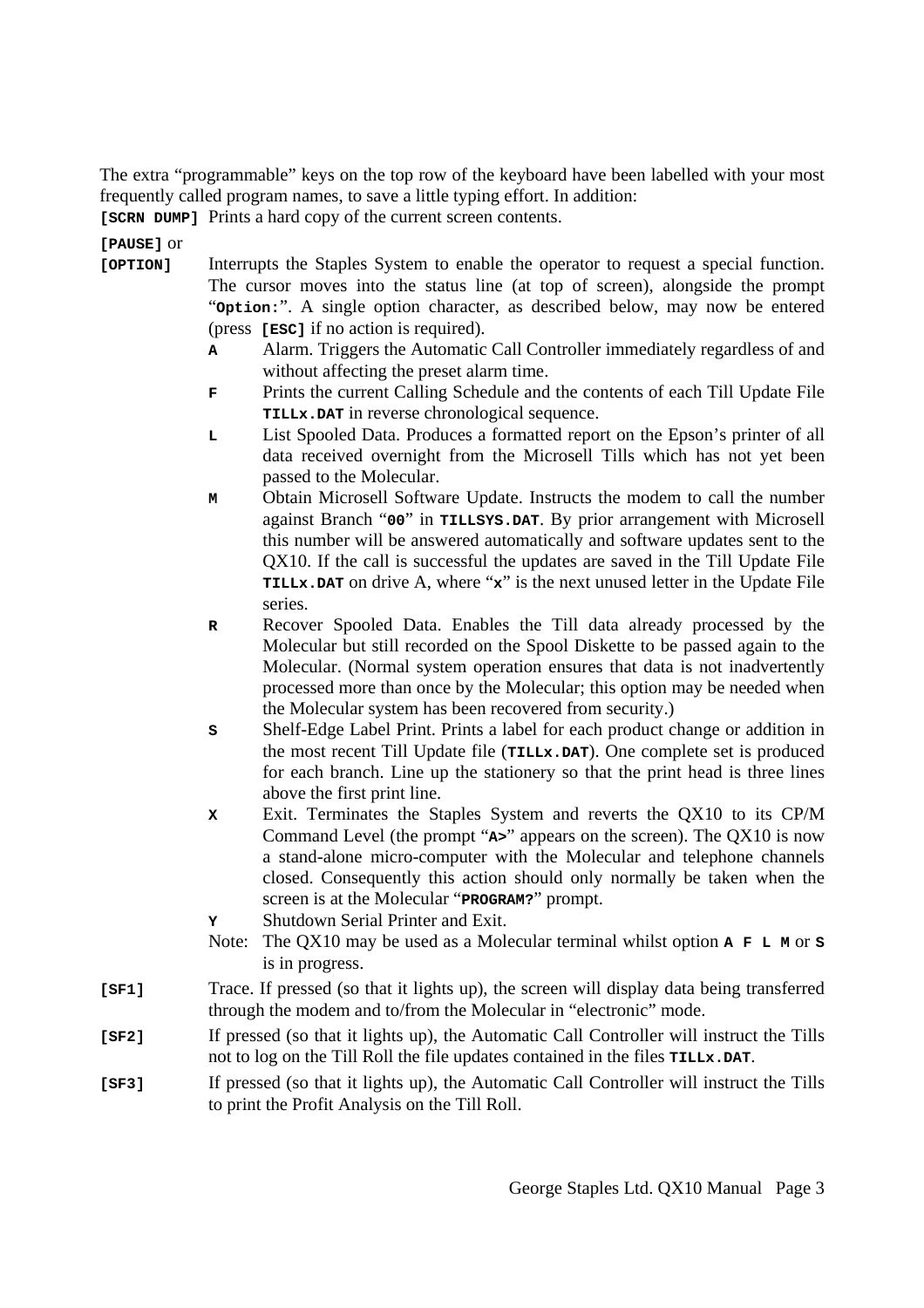## *Electronic Mode.*

Three programs have been defined on the Molecular system which, when called at the QX10 by operator response to the "**PROGRAM?**" prompt, switch the QX10 into "Electronic" mode: the QX10 will disable its keyboard (all keystrokes are "beeped") and load and execute its own corresponding program. The QX10 and Molecular exchange data automatically. When data transfer is complete the QX10 reverts to normal "Terminal" mode and redisplays the Molecular "**PROGRAM?**" prompt.

The three programs are separately described below. Note: should you inadvertently call any of these programs from a Molecular terminal other than the QX10 you should press **[ESCAPE]** immediately!

## *AM – The Morning Program.*

This Molecular program obtains from the QX10 and processes all data received (if any) from the Branch Tills since its last run. No operator attention is required.

Usually AM will be run first thing in the morning to process the data collected overnight by the QX10's Automatic Call Controller, but it may be run whenever there is data to be processed.

### *PM – The Evening Program.*

This Molecular program scans the Molecular Product File for all new products, price changes etc. loaded onto the Molecular system since its last run.

The details are passed to the QX10 which, after first "cleaning up" Drive A by deleting all **TILLx.DAT** files which have been sent to all branches and renaming those files remaining to commence at **TILLA.DAT**, stores the details on Drive A in the Till Update File **TILLx.DAT**, where "x" is the next unused letter in the Update File series.

### *TILL – The Direct Connection.*

This Molecular program instructs the QX10 to call a specific branch. Any update records which the Molecular program then passes to the QX10 will be passed directly to the Till. The QX10 will make only one dial attempt; if this is not successful the QX10 reverts to Terminal mode and the operator may try again.

Note that the Till must be in its end-of-day function displaying "**Waiting for Call**", otherwise it will not answer the phone. The session will begin in the usual way with the Till sending whatever transactions are outstanding; the QX10 adds this data to the spool diskette (provided the call is successful) so that it will be passed to the Molecular by program AM in the normal way.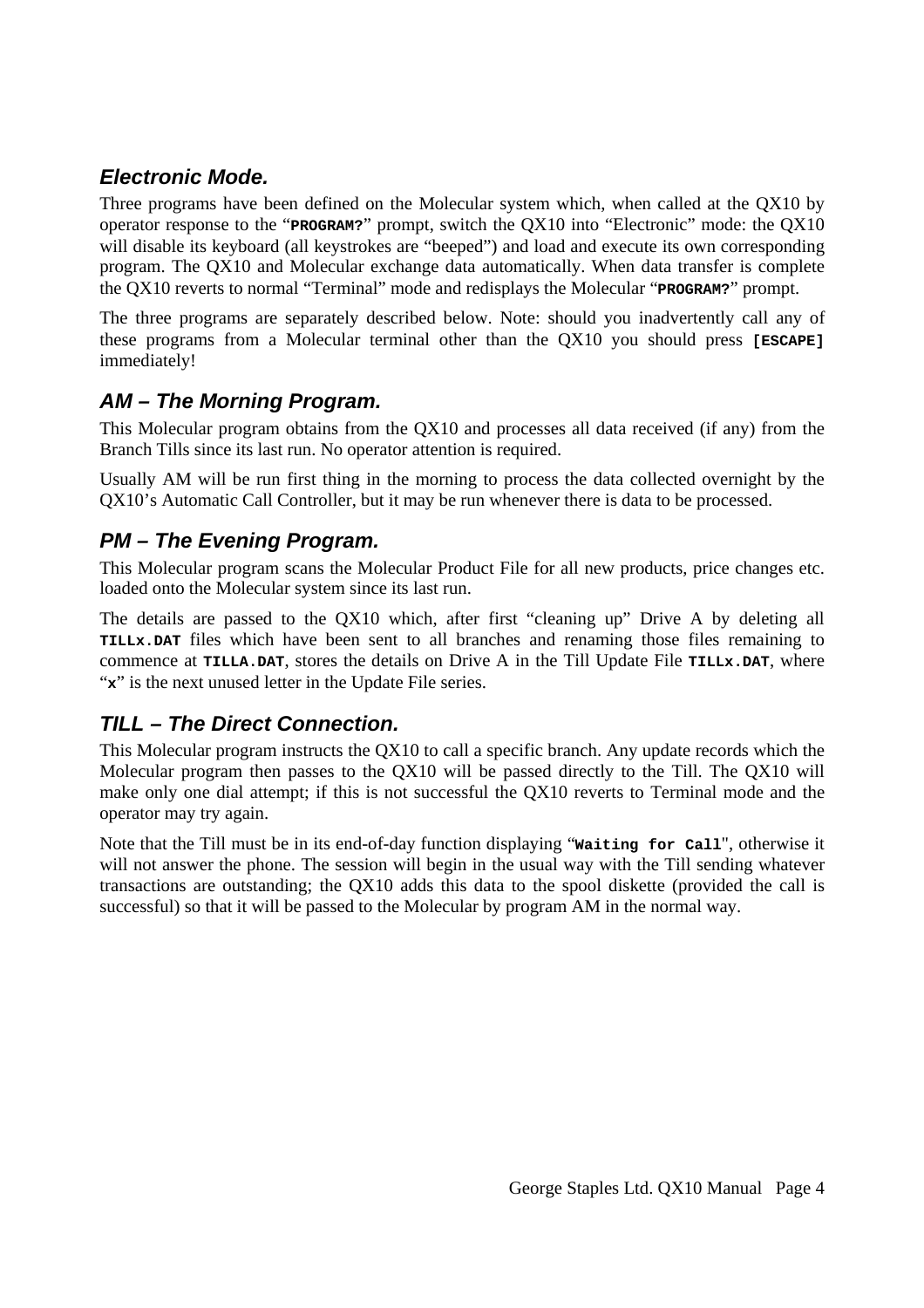#### *System Utilities.*

The QX10 Software Diskette in Drive A contains a number of stand-alone QX10 programs as described below. To run any of these programs you must first exit to the QX10 native system (CP/M) command level: check you are at the Molecular "**PROGRAM?**" prompt, press **[OPTION]** followed by the character "**X**". This takes you to the native system prompt "**A>**". To call the program, type its name followed (where relevant) by any options (each option preceded by at least one space) then press the bent left arrow key (known as the **[RETURN]** key in the CP/M system). Please refer to the QX10 Operation Manual for further information on the CP/M system.

- **ALARM** Type **ALARM hhmmss** and press **[RETURN]** to reset the QX10's internal alarm, where **hh, mm** and **ss** are the hour (00 to 23), minute and second at which the Automatic Call Controller is to be triggered. You may omit "**ss**" (and even "**mm**") if the value zero may be assumed. Once set, the alarm occurs daily when the QX10 clock coincides with the alarm time (provided the QX10 is on). The current alarm time is displayed on the screen when starting the system.
- **TIME** Type **TIME** hhmmss and press [RETURN] to reset the QX10's internal clock, where **hh, mm** and **ss** are the present hour (0 to 23), minute and second. You may omit "**ss**" (and even "**mm**") if the value zero may be assumed.
- **DISKCOPY** Use the "**F**" option of this program to make at least one copy of the Software Diskette as security in the event of the diskette being damaged. See QX10 Operation Manual page 1 for a full explanation of **DISKCOPY**.
- **FORMAT** All diskettes not previously used on a QX10 system must be overwritten with the correct format prior to use on the QX10. Use this utility prior to labelling your Spool Diskette with the "**DLU**" utility (see below). See QX10 Operation Manual page 5.61 for a full explanation of **FORMAT**.

**GO** Restarts the Staples System (quicker than pressing the **RESET** button).

- **PFKSET** Assigns character strings to the ten "Programmable Function" keys at the top of the QX10 keyboard. Please refer to the QX10 Operation Manual page 5.65 for a description of **PFKSET**. Use the **PFKSET /L** format to change the key assignments.
- **STAT** Indicates how much unused space is available on a floppy diskette. See QX10 Operation Manual page 5.34 for a description of **STAT**. Please note that this utility will not give the unused space on the Spool Diskette because the software does not write this diskette under CP/M conventions.
- **DLU** Labels a formatted diskette as the Spool Diskette. Place the diskette in Drive B, type **DLU N** and press **[RETURN]**. This writes a "label" sector onto Drive B indicating that the diskette is a new (empty) Spool Diskette.

 It is also possible, when a Molecular recovery has taken place, to recover Till data still recorded on an existing Spool Diskette but previously passed to the Molecular. Under normal circumstances the Spool Diskette holds the data collected from one overnight session until it is overwritten the next night. Information held in the label ensures program AM processes the data once and only once, but by typing **DLU R** and pressing **[RETURN]** the label (if such is found in Drive B) is rewritten so that AM may reprocess all the available Till data. Alternatively type **DLU R=tt.ss** and press **[RETURN]** so that AM will start reprocessing at Track **tt** Sector **ss** (decimal). It is your responsibility to ensure that **tt.ss** is a valid start of call as printed on the relevant System Log (you cannot reprocess from within a call).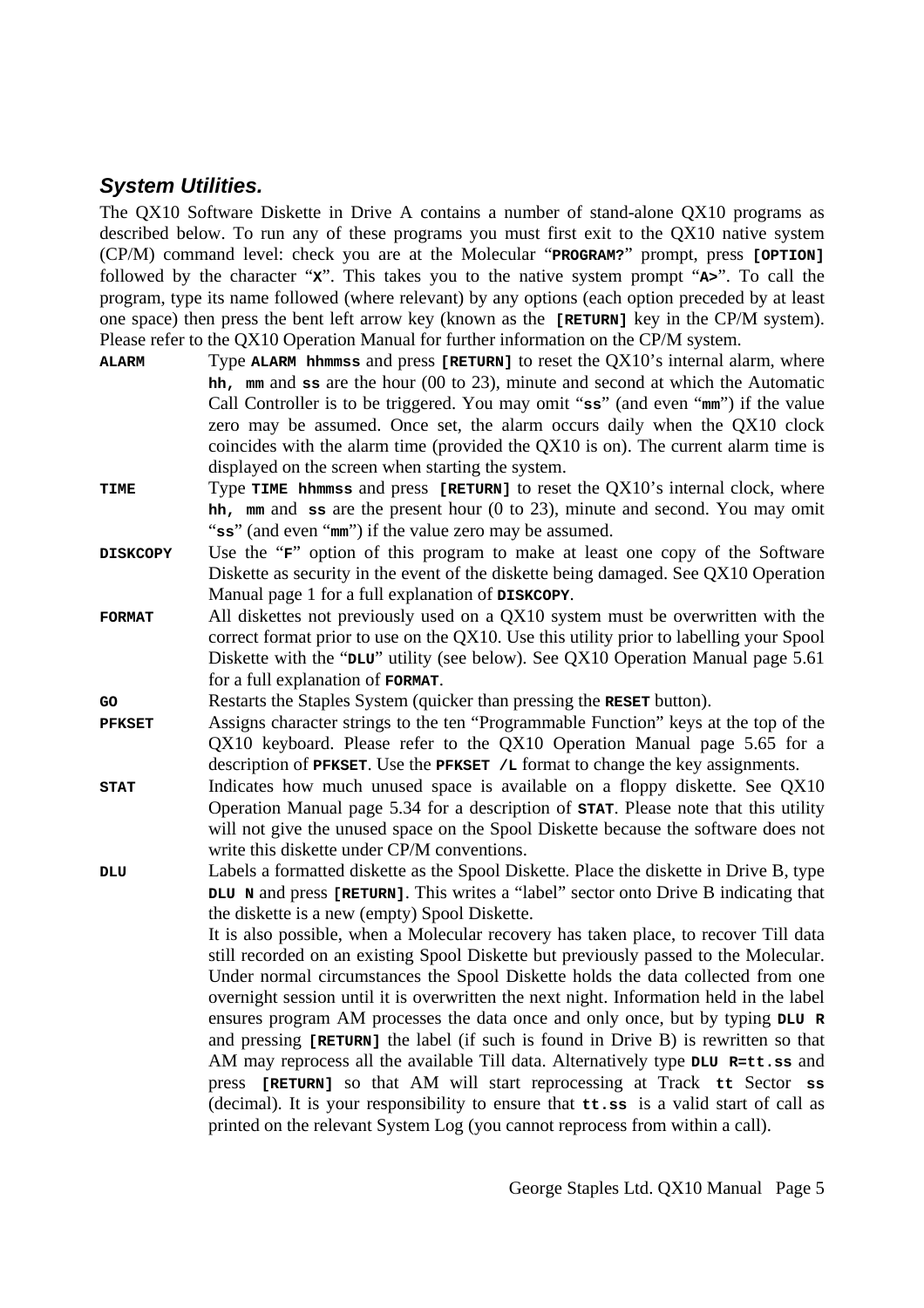### *The Basic Diskette.*

The Basic Diskette holds the QX10's Basic Language interpreter program MFBASIC and a number of simple MFBASIC programs each of which generates (on the Software Diskette) a data file for subsequent use by the Staples System. See the QX10 Basic Manual for a full description of the MFBASIC language.

The MFBASIC program "**SCHEDULE**" generates the Calling Schedule file "**SCHEDULE.DAT**":

```
10 DEFSTR \overline{A}-\overline{E} : DEFINT F-Z : SAVE "SCHEDULE"<br>20 SIN=1 : MON=2 : THE=4 : WED=8 : THH=16 :
        SUN=1 : MON=2 : TUE=4 : WED=8 : THU=16 : FRI=32 : SAT=6430 HOL=FRI+SAT : TRY=3 
40 DATA b1, b2, \ldots, bn<br>50 OPEN"O" \#2 "A:SCHE
        50 OPEN"O",#2,"A:SCHEDULE.DAT" : ON ERROR GOTO 70 
60 READ M : PRINT#2, RIGHT$(STR$(M), 2); CHR$(127-HOL); CHR$(TRY); : GOTO 60
70 IF ERR <> 4 THEN ON ERROR GOTO 0<br>80 PRINT#2, CHR$(0); : CLOSE : SYSTE
        PRINT#2, CHR$(0); : CLOSE : SYSTEM
```
The **DATA** statement in line 40 is the list of branch numbers to be called in the sequence of calling. Care must be exercised to ensure no branch appears twice. The variable "**HOL**" set in line 30 here prevents calls on Fridays and Saturdays, whilst "**TRY**" here sets a limit of 3 dial attempts per branch per session.

The program generates a four byte record per branch: Branch Number, Calling Day Mask and Calling Attempt Counter. A null byte indicates the end of the schedule.

The MFBASIC program "**TILLSYS**" generates the Till System Control File "**TILLSYS.DAT**". This file contains dynamic information about the Till Update files **TILLx.DAT** as well as the static information defined in the **TILLSYS** program. It is recommended that **TILLSYS.DAT** be modified only when there are no **TILLx.DAT** files outstanding to any branch (otherwise you must take care to preserve the dynamic information).

The layout of the single **TILLSYS.DAT** record is:

| <b>BYTES</b>                    | NAME                                        | DESCRIPTION                                              |
|---------------------------------|---------------------------------------------|----------------------------------------------------------|
| $\mathbf{1}$                    | TILLX                                       | Number of active files TILLx. DAT now on the Software    |
|                                 |                                             | Diskette (binary)                                        |
| $\mathbf 1$                     | SHELF                                       | Number of print runs per Shelf-Edge Label Print session  |
|                                 |                                             | (binary)                                                 |
| 2                               | IPASS                                       | Seconds delay between ACC passes (binary, low byte comes |
|                                 |                                             | first!)                                                  |
| 2                               | ICALL                                       | Seconds delay between ACC calls (binary, low byte comes  |
|                                 |                                             | first!)                                                  |
| Then for each Branch:           |                                             |                                                          |
| 2                               | BR.                                         | Branch Number (ASCII Zero-filled)                        |
| $\mathbf{1}$                    | TILLN                                       | Number of active files TILLx. DAT already sent (binary)  |
| var                             | DIAL                                        | Telephone Number (ASCII terminated by NUL byte)          |
| var                             | DESCR                                       | Branch Name/Location (ASCII terminated by NUL byte)      |
| 1                               | CHR\$(0) A NUL byte follows the last Branch |                                                          |
| $\mathbf{1}$                    | N                                           | Number of entries in the Microsell Id Table              |
| Then N one-byte entries giving: |                                             |                                                          |
| $\mathbf{1}$                    | ID                                          | Microsell Transaction Element Id (BCD 2 digits)          |
|                                 | Then N one-byte entries giving:             |                                                          |
| $\mathbf{1}$                    | LN                                          | Microsell Transaction Element Length                     |
|                                 |                                             | (binary Byte Count excluding Id and Element Separator)   |
|                                 |                                             | B7 set if QX10 is to insert Branch No into Element       |

George Staples Ltd. QX10 Manual Page 6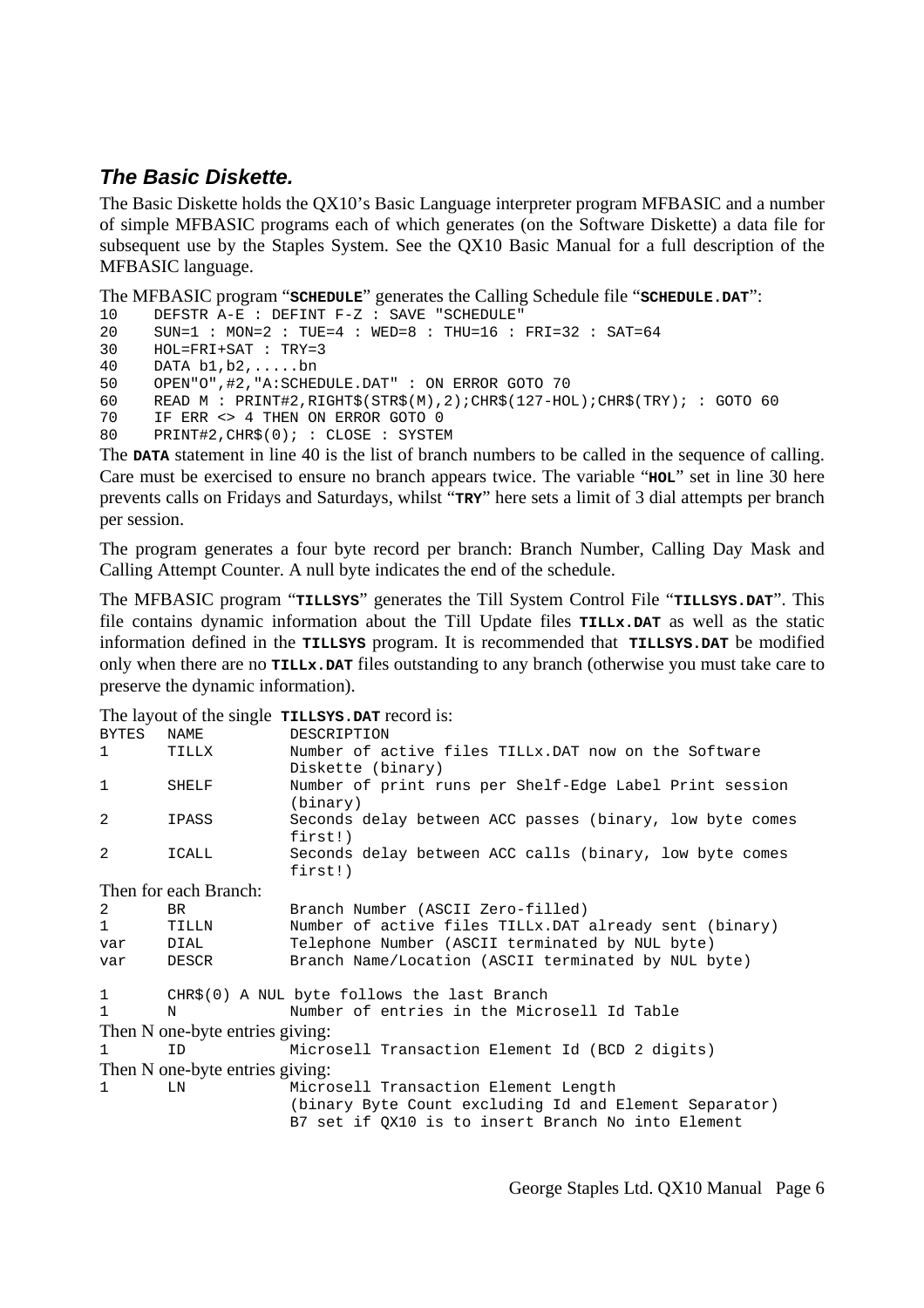Further MFBASIC programs may be prepared to generate on Drive A the "global" Special Update File **TILLFM.DAT** or the Single Branch Special Update File **TILLnn.DAT** (where "**nn**" is the Branch Number).

These files contain variable length records (as defined by the Microsell specification) each preceded by two control bytes. The first control byte must contain in binary the record length (excluding control bytes). A binary zero length indicates "end of file" and must be present after the last record. The second control byte (usually set to binary **00000001**) contains flags indicating how the record is to be transmitted:

 B7: ETX (not ETB) (masked out by the ACC: ETB will be sent) B6: EOT (no data sent if ETB) (masked out by the ACC: EOT will not be sent) B5: SOH (not STX) B0: Transparent Mode (record may contain ASCII control codes)

To run an MFBASIC program proceed as follows:

- 1. Remove the Spool Diskette and insert the Basic Diskette into Drive B.
- 2. Exit the Staples System by typing **[OPTION] X**.
- 3. When the "**A>**" prompt appears type the two characters "**B:**" and press the **[RETURN]** key (bent left arrow).
- 4. When the "**B>**" prompt appears type **MFBASIC** and press **[RETURN]**.
- 5. When the MFBASIC prompt "**Ok**" appears, type **LOAD"pgmname"** and press **[RETURN]**, where **pgmname** is the relevant program name (eg. **SCHEDULE** or **TILLSYS**).
- 6. LIST the program by typing **LIST** snd press **[RETURN]**.
- 7. Edit the program as necessary, then LIST the program again to check the changes were done correctly.
- 8. Type **RUN** and press **[RETURN]**. The new version of the "**.DAT**" file replaces that previously on the Software Diskette in Drive A, and the modified "**.BAS**" program file replaces that previously on the Basic Diskette. The cursor comes to rest alongside the "**B>**" prompt.
- 9. Remove the Basic Diskette and reinsert the Spool Diskette in Drive B. Press the QX10 **RESET** button to restart the Staples System.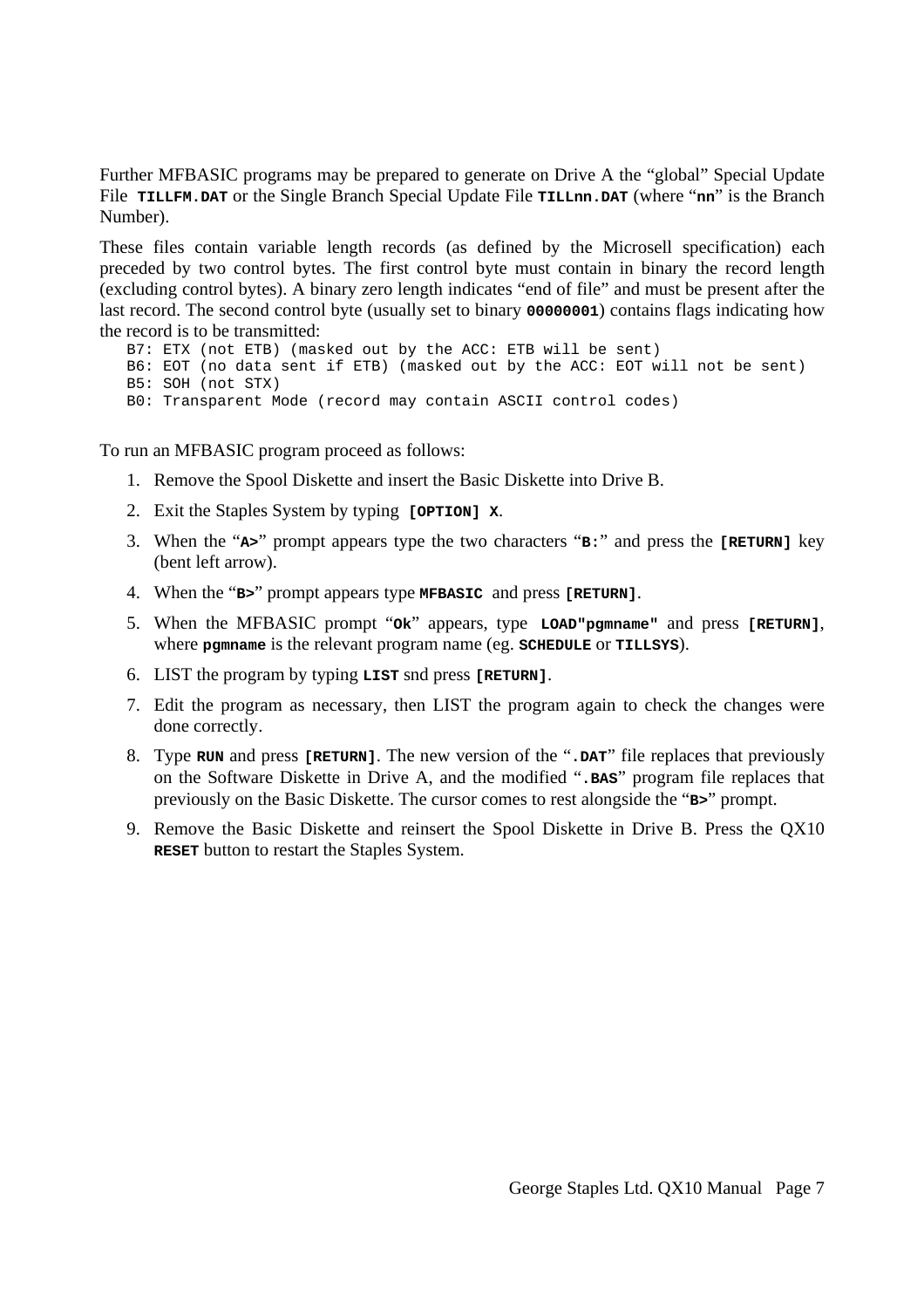## *The Automatic Call Controller.*

The ACC lies dormant until triggered by the Alarm or by the "**A**" Option. When it is assured exclusive access to the modem, printer and disc drives the ACC loads the Calling Schedule "**SCHEDULE.DAT**" into memory.

The ACC selects branches to call in turn from the schedule. At the end of the first pass if there were any failures another pass will be made, redialling the failed calls, and so on until all branches have been successfully called or the attempt counters exhausted. The ACC pauses 10 seconds between calls until there is only one Branch remaining, whereupon the pause is extended to 120 seconds.

When the ACC launches a call onto the public telephone network it spawns two sub-tasks: the Communicator and the Collector. The Communicator dials the call and controls data transfer with the Till using ASCII code at 1200 Baud Async (V23 Half Duplex). The Collector "spools" the data from the Till onto Drive B and reports to the System Log. The ACC assembles the Till Updates from the software diskette for despatch to the Till:

- 1. If key **[SF2]** is lit: an "**OF**" record to turn the Till Log off.
- 2. The contents of **TILLx.DAT** if any, where "**x**" is the oldest Update File on Drive A not yet sent to this branch.
- 3. (2) above is repeated for the next oldest Update File on Drive A until all Update Files have been sent.
- 4. An "**ON**" record to turn the Till Log on.
- 5. If key **[SF3]** is lit: an "**AN**" record to run the Profit Analysis report.
- 6. The contents of **TILLFM.DAT** if any.
- 7. The contents of **TILLnn.DAT** if any, where "**nn**" is the Branch Number designated in the Calling Schedule.
- 8. If the Collector has spooled all the data from the Till: a "**\$6**" record to signify "Call Successful" to the Till.

The Collector will terminate the call without spooling if it detects a Block Sequence Error or a Transaction Element Syntax Error in the Till data.

Following a successful data exchange, the Collector will listen for further data (e.g. Software down-loads) from the Till. If received, this data is dumped onto the Software Diskette as file **BRANCHnn.DAT** where "**nn**" is the Branch Number designated in the Calling Schedule. If a failure occurs during this phase this does not invalidate the earlier data exchange and no further attempt will be made to call the branch during this session.

The total data collected in a single ACC session cannot exceed the capacity of the spool diskette. The System Log gives, for each successful call, the position at which the collected data begins, in the form "**R=track.sector**". There are 40 tracks each of 64 sectors on the diskette (numbered **00.00** to **39.63**).

Provided program "AM" has processed all previous data, the Collector has the full capacity of the spool diskette available to it, otherwise new data will be added to the current spool extent. If it has not been possible to run program "AM" and there is a risk of spool overflow at the next session, a new (empty) spool diskette may be substituted in drive B.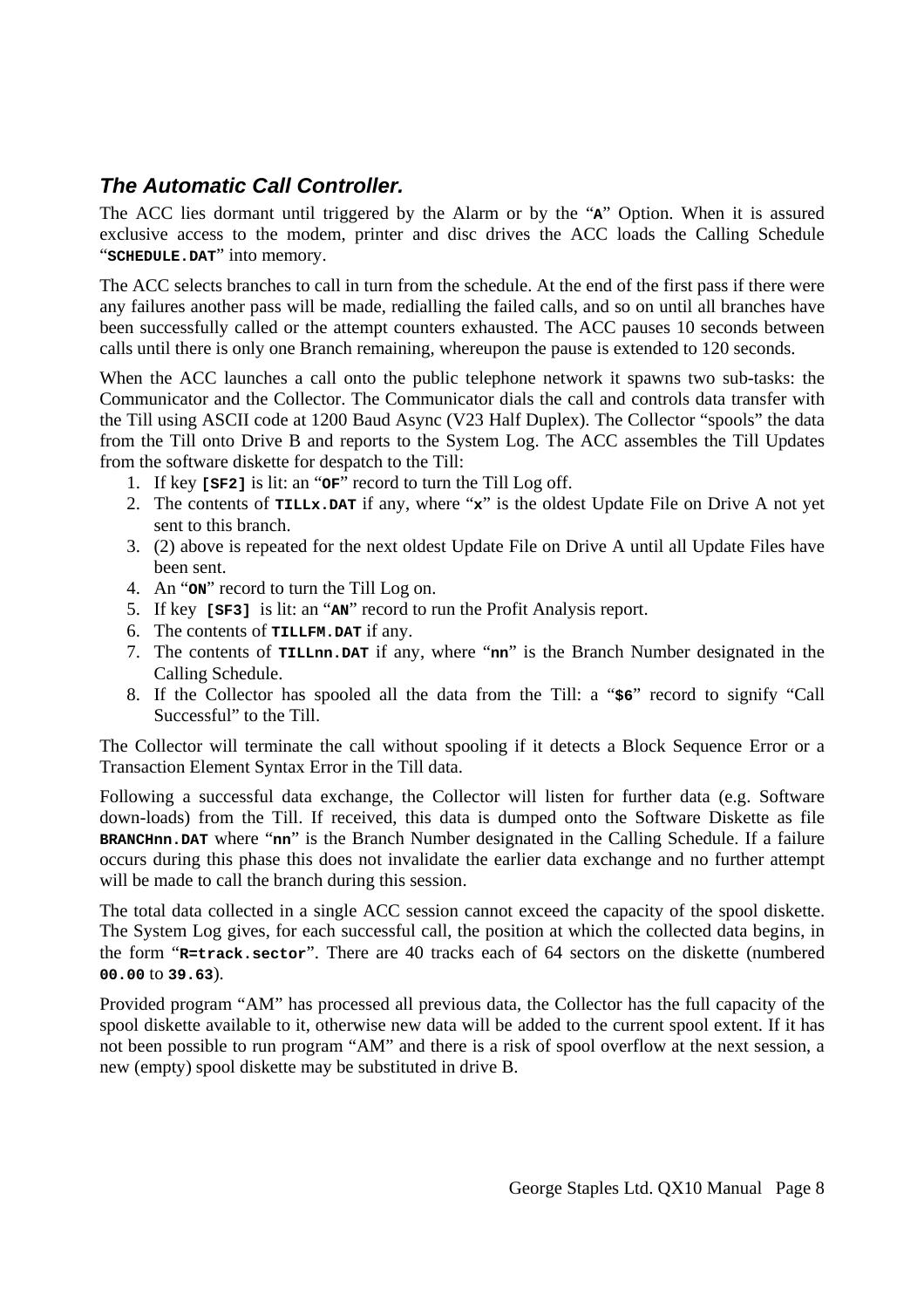## *The Molecular "Electronic Interface"*

Ordinarily the QX10 is just another I/O station on the Molecular system (for correct cursor control it is configured as device type "**V16**"). The Electronic Interface enables a Molecular I/O Station program to communicate with its counterpart on the QX10. Data is exchanged alternately in variable length records (as specified separately for each application). By convention, the Molecular sends the first record.

#### **Activation.**

The Molecular program activates the interface by calling the "Initialize Electronic Interface" subroutine:

```
 JSBR IZ 1670 FETCH & LINK Overlay 
 P1=002002 
 P2=Address of Module Number
```
Upon return to the step following **P2** the Electronic Interface is active. The absolute address of the Electronic OUTPUT routine is installed at step **0000-** and the absolute address of the Electronic INPUT routine is installed at step **0001-** within the calling task partition.

Under the present implementation **P2** identifies a specially provided two-sector overlay loaded at step **2000-** within the Task Partition. Whilst the Electronic Interface is active the program must not modify steps **2000-** to **2377-** inclusive, and must not use the Operating System **GET** subroutine. The data transferred may comprise printable characters only (the system frames the records using **[STX]** and **[ETX]** codes). Data sent to the QX10 by the Operating System **PUT** subroutine is displayed on the screen at the current cursor position.

The Electronic Interface remains active until ASCII code **[ESC]** is received from the QX10 or (abnormally) until the Molecular Task is restarted at the default address (after halting!).

#### **Output.**

 **JSBR I 0000 P1=Byte Address of String** 

The string is transmitted to the QX10. A NUL byte indicates end-of-string.

#### **Input.**

```
 JSBR I 0001
```
The subroutine returns to the step following JSBR if ASCII control code **[ESC] [FS] [GS] [RS]** or **[US]** was received before a complete record. In this event the bottom byte of the A register contains the received control code (the top byte will be **NUL**). If the control code was **[ESC]** the Electronic Interface *is now closed.*

The subroutine skips the step following **JSBR** if a complete record was received. In this event the data is available in the Task Input Buffer at **3600-** (terminated by a **NU**L byte) and the number of data characters received is placed both at **00/0045** and in the **A** register.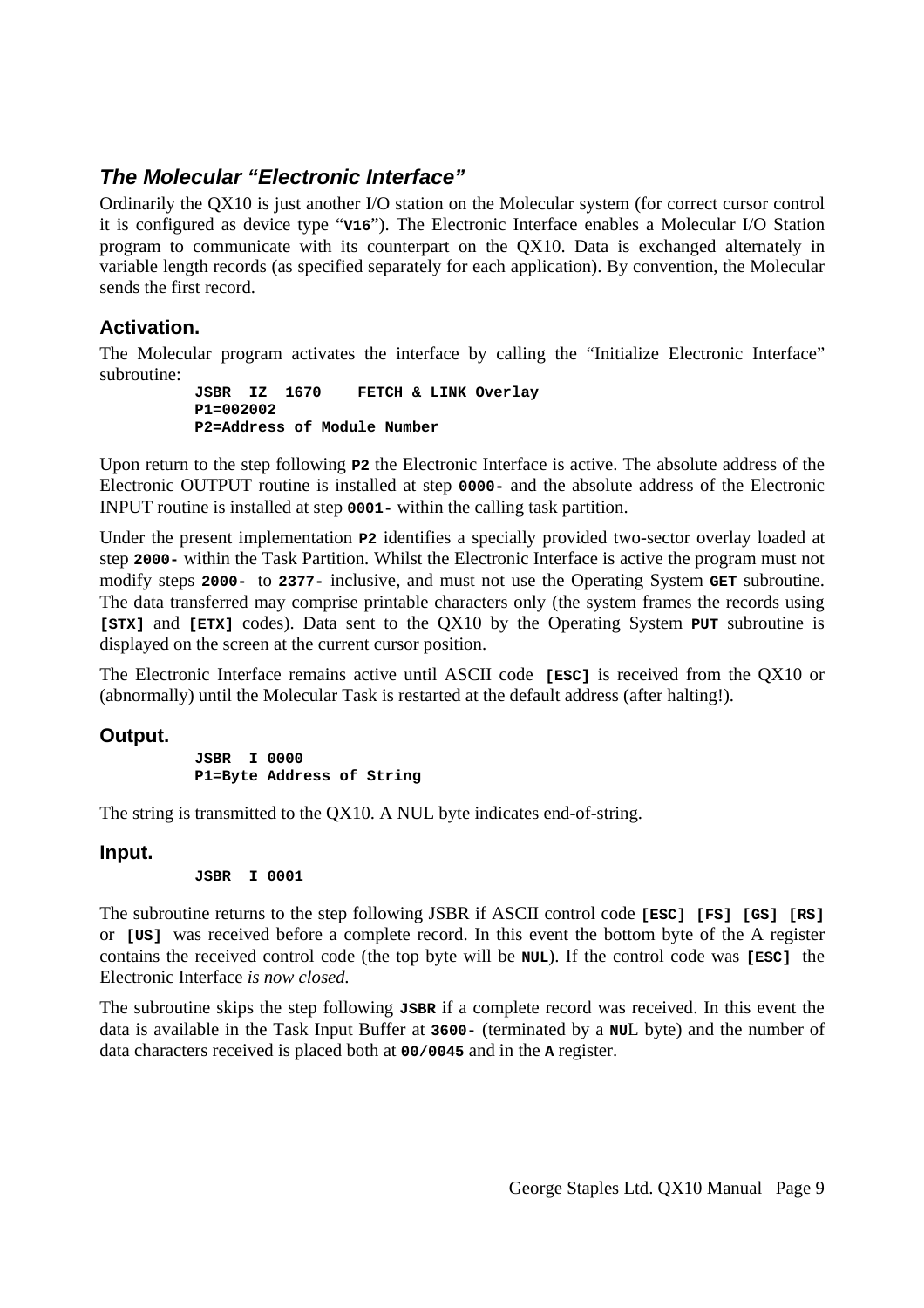#### *Electronic Interface for Program AM.*

- 1. The Molecular outputs the run parameters. Currently no parameters are defined, so this may be a null string.
- 2. EITHER the QX10 sends the next Microsell data element from the spool diskette (see Microsell specification for details),

OR the QX10 sends ASCII code **[US]** (**037** octal) if a Microsell transaction separator occurs next,

OR the QX10 sends ASCII code **[ESC]** (**033** octal) if there is no further data on the spool diskette (program terminates).

3. The Molecular outputs a null string, indicating it is ready for the next input at step 2 above.

If the QX10 has to be reset for any reason (e.g. Molecular halt), the next run of program AM will recommence unspooling at the beginning of the call which was being processed at the time the reset occurred.

#### *Electronic Interface for Program PM.*

- 1. The Molecular outputs the run parameters. Currently no parameters are defined, so this may be a null string.
- 2. EITHER the QX10 sends ASCII code **[GS]** (**035** octal), indicating it is ready for the next Molecular output.

OR the QX10 sends ASCII code **[ESC]** (**033** octal), indicating it cannot accept further Molecular output (e.g. software diskette is full) (QX10 discards all Molecular output and program terminates).

3. EITHER the Molecular outputs the next Till Update record (program goes to step 2 above),

OR the Molecular outputs a null string, indicating there are no further Till Update records (QX10 replies with ASCII code **[ESC]** and program terminates).

#### *Electronic Interface for Program TILL.*

- 1. The Molecular outputs the run parameters. Currently these are Branch Number (2 characters) followed by Telephone Number to be dialled (the telephone number is not necessary if the Till is to be locally connected with the Modem Bypass cable).
- 2. The program now functions as per program PM (step 2) above.

The QX10 Communicator has extensive memory buffers in which Molecular output is held prior to transmission. In some circumstances program TILL may have terminated even before dialling has been completed. The operator must check with the system log that the call was indeed successfully completed.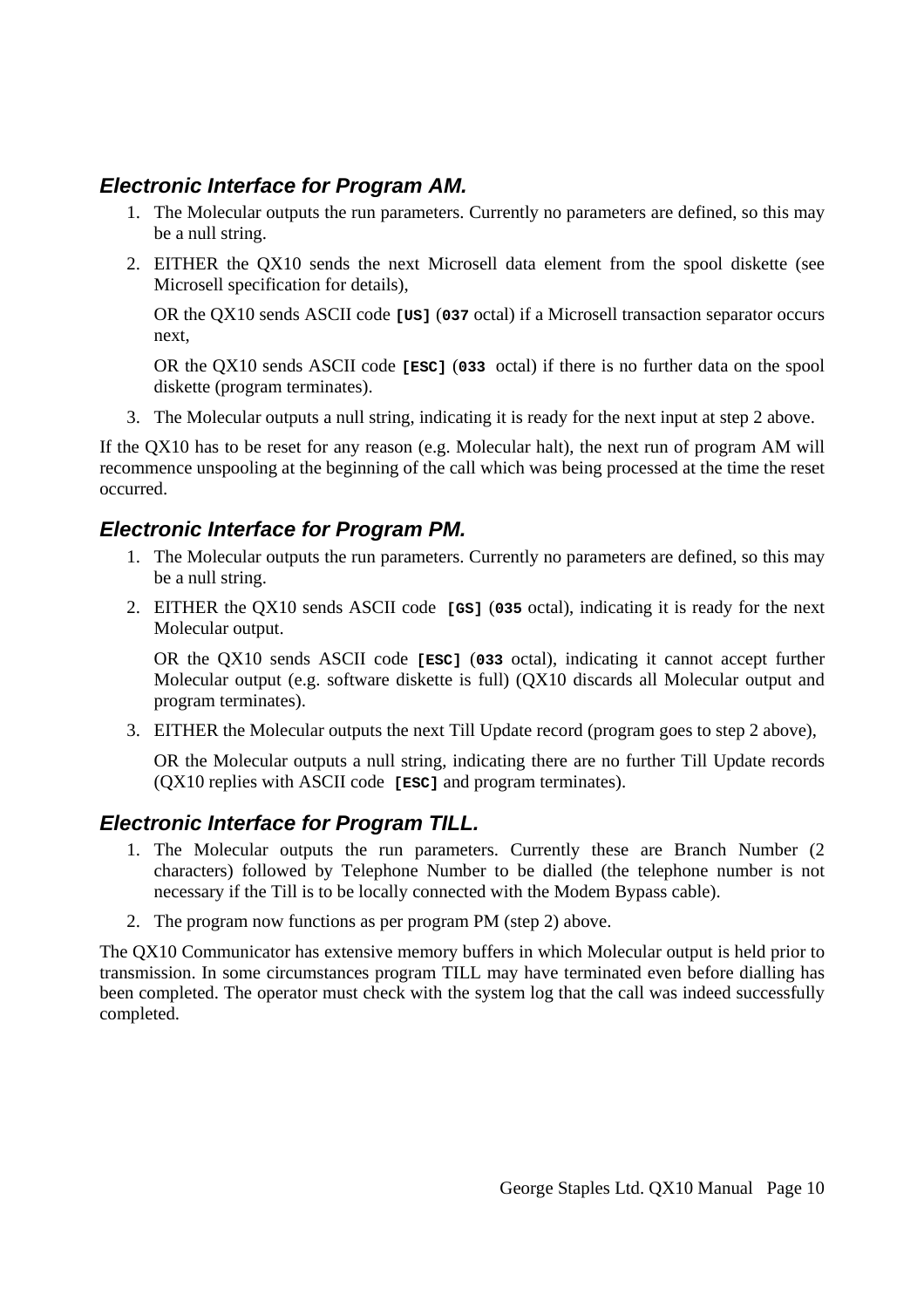## *Power Failure.*

The QX10 clock and the preset alarm time are not affected by loss of power. If the power is off at the alarm time the Automatic Call Controller will not be triggered should power be restored later.

The QX10 will automatically "reboot" itself when power is restored. The **[SFn]** keys will go to the **OFF** state. If the diskettes have not been changed the Staples System restarts in Molecular Terminal mode.

If program AM, PM or TILL was active you should press the **[ESCAPE]** key so that the Molecular program will recognise that the QX10 program has been cancelled. No data transferred by TILL or by PM will be retained by the QX10, therefore these programs must be rerun. Program AM will restart unspooling from the beginning of the telephone call it was processing (this could result in duplicate processing by the Molecular).

If the Automatic Call Controller was active, completed calls are retained on the Spool diskette and the current call is disconnected, ensuring that the Till will retain the data until next called.

### *Installation.*

The Molecular cable is connected to the built-in Serial Port marked **RS232C**.

The Modem cable is connected to the auxiliary Serial Port installed in any Option Slot 1-4.

The Modem Bypass cable may be used to connect a local Till directly to the QX10 auxiliary Serial Port.

The eight DIP switches near the Monitor cable socket should all be in the UP position except:

**SW2** DOWN if Molecular Task is configured **V24** (not **V16)**.

**SW3** DOWN if Molecular link is 4800 Baud (not 9600 Baud).

**SW7** DOWN if Microline (not Epson) connected to **PRINTER** port.

The Modem may remain on power at all times. Under the current implementation the software never instructs the Modem to answer the phone.

## *And finally:*

Before leaving the office in the evening please ensure:

- 1. The QX10 is on power, at the Molecular "**PROGRAM?**" prompt with the alarm time and clock correctly set and loaded with the software diskette in Drive A, spool diskette in Drive B.
- 2. The printer is on power, selected, loaded with sufficient paper and the paper flow is not obstructed.
- 3. The modem is on power, can obtain dial tone and is connected to the QX10.